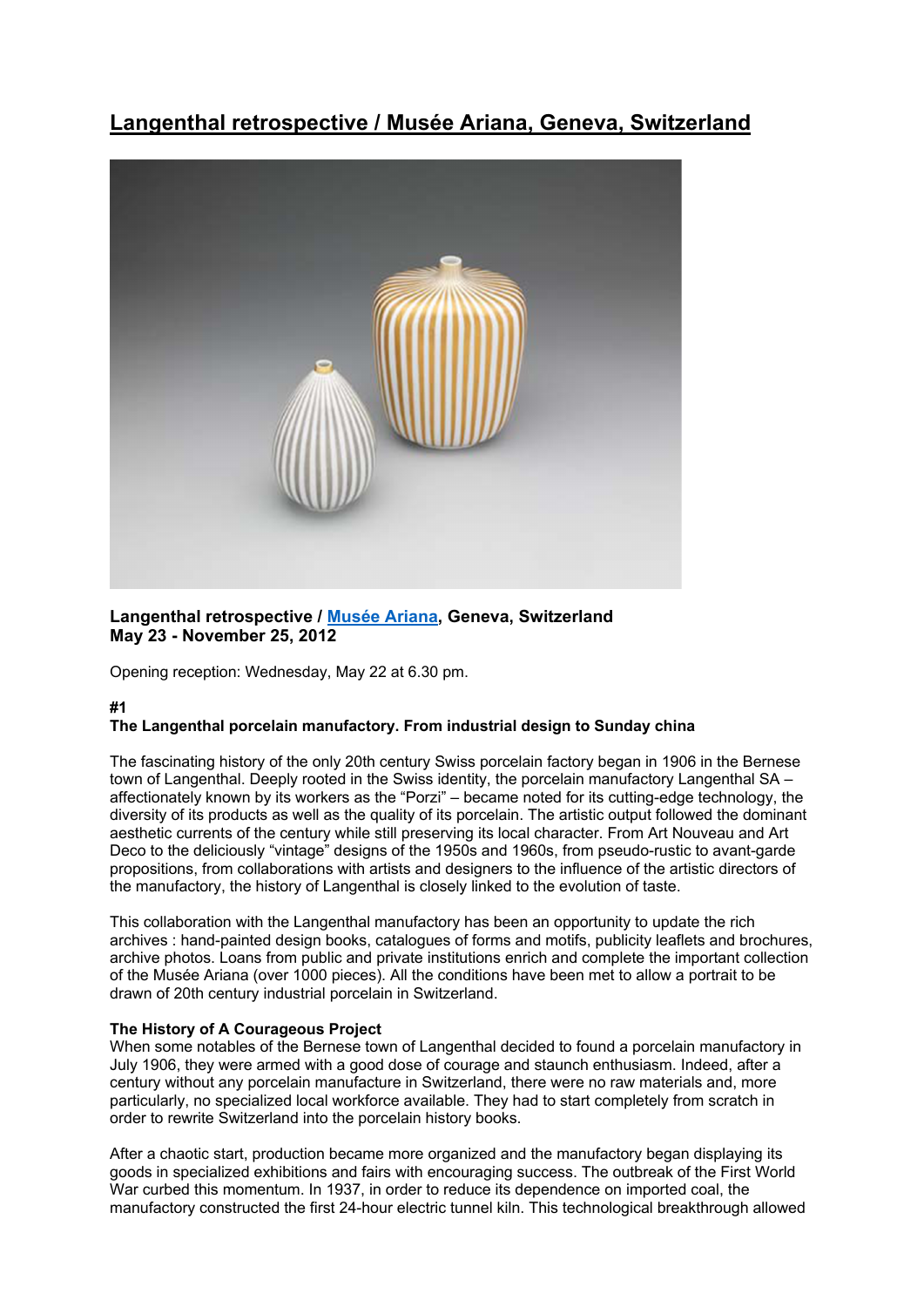the company to increase and diversify its production.

After the Second World War, the manufactory enjoyed a heyday. The remarkable quality of the Swissmade products enabled it to fight off the competitors. In 1964, the firm recorded the highest number of employees in its history, with 950 workers.

From the 1980s onwards, despite its modernisation efforts, the manufactory struggled to withstand the fierce competition within the sector and developments in tableware. The company was bought out successively by Keramik Holding Laufen AG and then by the Czech group, G. Benedikt. Today, although its name still survives, all Langenthal porcelain is manufactured in Karlovy Vary (Carlsbad) in the Czech Republic.

### **LANGENTHAL, A History of Style**

The first years of the manufactory were marked by Heimatstil (Domestic Revival) ornamentation, produced by the painter Rudolf Münger, its artistic advisor. With its floral patterns and garlands and figures of soldiers or people in traditional costumes, this nationalistic style corresponded to the company's desire to offer products in tune with local taste.

It was with the arrival of Fernand Renfer at the manufactory (he took up the post of artistic director in 1920) that the company embarked on the path of modernity. The flowers on brightly-coloured grounds, reminiscent of Art Nouveau, were replaced by more stylized Art Deco ornamentation, that left much of the immaculate white porcelain apparent. This inter-war period was one of the most brilliant for the production and pieces from that time are much sought after by collectors today. Since 1925, Langenthal has been part of the Swiss work federation, the Werkbund, a movement that aims to combine aesthetic concerns and industrial production by fitting the form to the function.

1956 saw the opening of an artistic studio for forms and decoration, directed by Fernand Renfer and assisted by his son, Pierre. In addition to the creation of original and innovative designs for tableware, the studio developed a high quality artistic section : flambé enamels, pâte-sur-pâte decoration produced by slip painting on porcelain tinted celadon green, as well as surfaces animated with striations or dots that are either painted or in relief.

The studio was also the centre for artistic collaborations with external designers, painters and sculptors. In 1993, in order to revive the market and to adapt to developments in tableware, the company launched the concept Bopla! The principle is a simple one : to produce annual series based on simple forms with brightly-coloured printed motifs by famous designers. The principle of the collection adapted to tableware makes it possible to create composite and evolving series. Today, the range of products offered by the manufactory and made in the Czech Republic is mainly targeted at hotels and restaurants and responds to the contemporary taste for stylised forms and minimalist designs.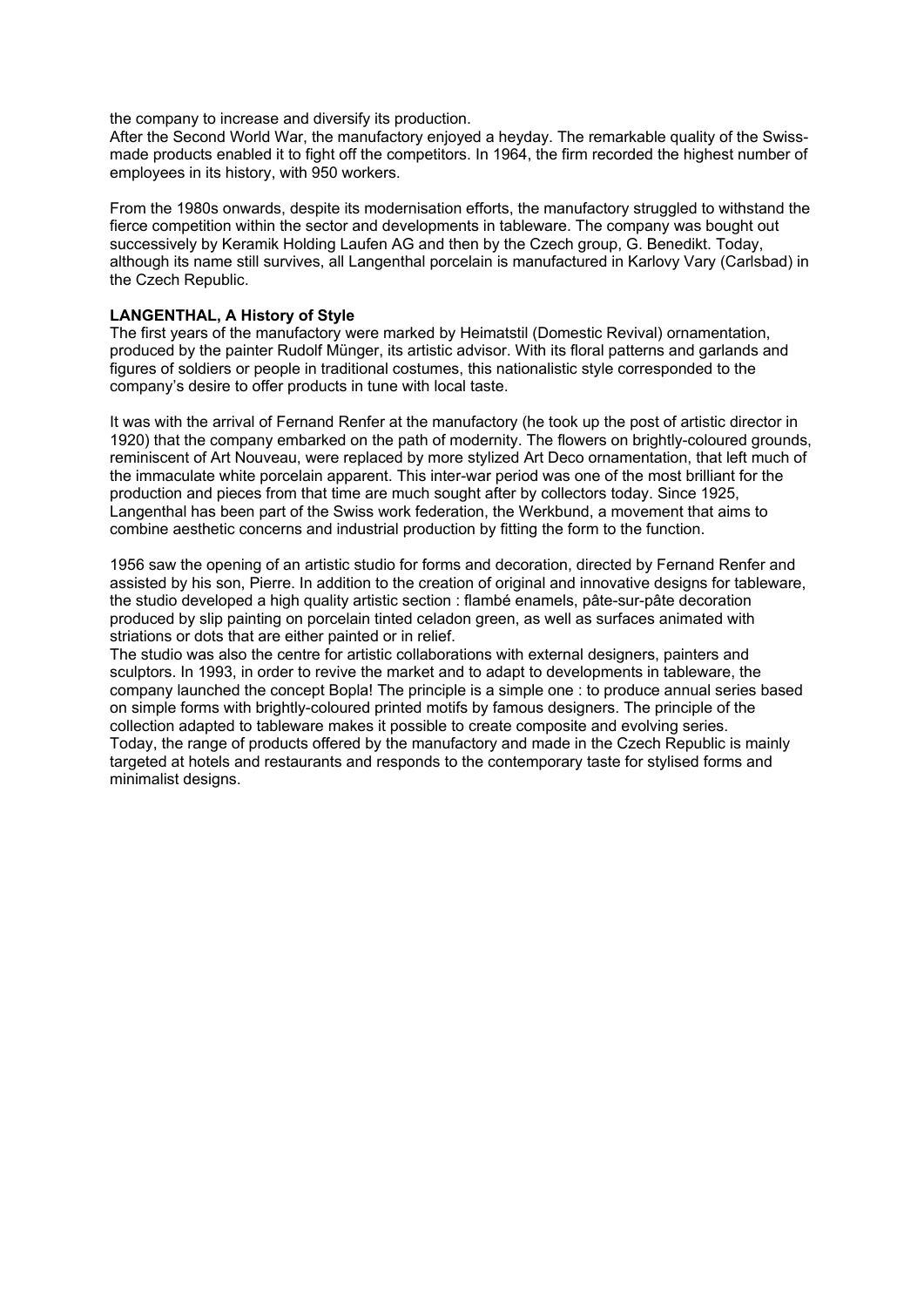

#### **#2 Langenthal revisited**

Within the context of the exhibition devoted to the Langenthal porcelain manufactory, the Musée Ariana has invited five ceramists to offer their uninhibited artistic vision of this company, through a piece of work created specially for the occasion : Müller-B, Margareta Daepp, Magdalena Gerber, Michèle Rochat and Paul Scott.

In 1990, the Zurich ceramist **Müller-B** (1953-) spent a month at the Bernese manufactory. During her stay, she took the traditional forms produced there, in particular the coffee pots, which now belong to a past era (the development of coffee-making machines has rendered this utensil obsolete), in order to reinterpret them and to produce an installation entitled "Heisser Kaffee" (Hot Coffee). The artist will propose a larger-scale vision of this conceptual work.

It is also the form of the coffee pot, in this case, the elegant Landi mocha coffee maker of the 1940s, that **Margareta Daepp** (1959-) has taken as a basis for her work. Here, the container has disappeared and from this gesture belonging to the past only the content remains, the aromatic coffee that pours in a perfect trajectory from the spout of the pot to fill the cup. The content has become object and everything surrounding it – the social ritual of drinking coffee inpleasant company, just like the Langenthal porcelain – seems to have evaporated.

With "Dschinn", **Magdalena Gerber** (1966-), questions in a politico-poetic manner the disappearance of artistic and traditional savoir-faire in Swiss porcelain production. Totemic piles of Langenthal chinaware are covered with a froth of bone china porcelain, which softens the contours of the pieces, recalling the cargoes of Chinese porcelain lost at sea. Oscillating between beauty and ugliness, "Dschinn" associates industrial rigor and random form in sculptures from which a transparent cloud escapes – the spirit of a bottle.

**Michèle Rochat** (1971-) has worked for several years on ceramic decoration, attempting by different means to bring to light daily objects by taking a fresh look at them. Here, she adapts as her starting point a decorative frieze from a Langenthal service, which she disproportionately enlarges before reproducing it on a set of plates. Each piece bears a random decorative fragment that only makes sense when the whole series is juxtaposed.

The British artist, **Paul Scott** (1953-) is the only foreign ceramist in the group. For the Musée Ariana, he has recycled plates from a blue and white Langenthal service found at the flea market in Geneva.